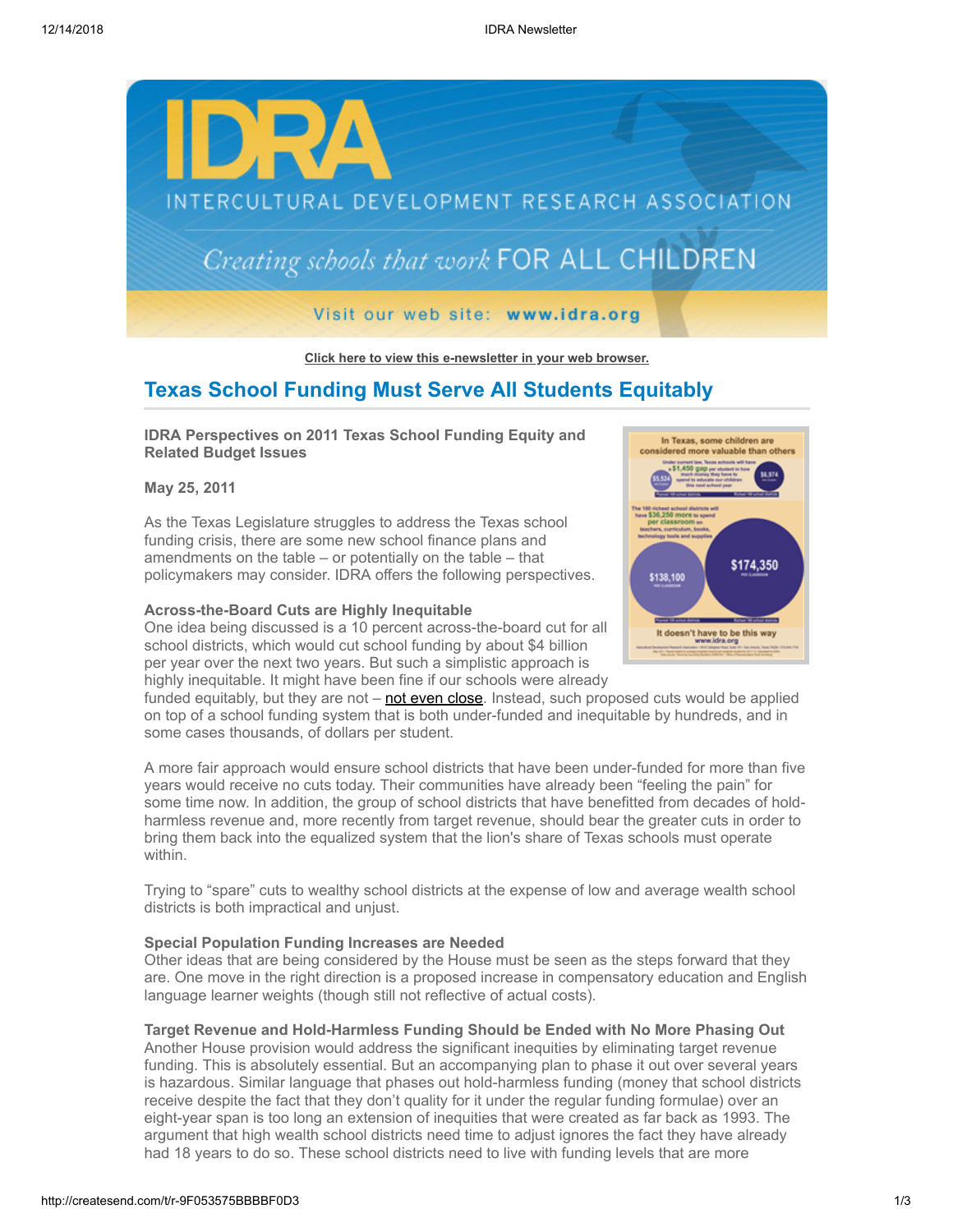#### 12/14/2018 IDRA Newsletter

comparable to the realities that the other 90 percent of their brethren have had to live with for a generation.

**Exemptions from the Teacher Minimal Salary Schedule Have Caused Problems Before**  Measures that allow for exemptions from the minimal salary schedule could take us back to a troublesome time when the few schools with more money were able to attract the most qualified teachers, while everyone else was left to make do. If teachers are expected to effectively teach all students, there is no justification for policies that allow some teachers to be paid less than others for the same work or that allow a few students to have consistently high quality teaching while others do not.

# **Keep Public Funding in Public Schools**

Add to these challenges concerns about proposed amendments that would incorporate public funding for private schools in the form of vouchers – or the more ingenious new label "tax savings grants." Diverting public money away from public schools would do nothing to address the current crisis and would create dual school systems a public under-funded public school system, and a separate elite system funded by a combination of state vouchers supplemented by additional funding provided by more affluent community members.

### **What is Needed is Long-Term Fixes Not Short-Term Bandaids**

There also are discussions about using maneuvers to delay payments to schools in a way that simply carries over deficits into the next biennium. Granted such an action would spare schools from some cuts today, but it also would make it easier for the legislature to put off dealing with the fundamental structural flaws in the state revenue system that produced the current crisis. Texas has under-funded an inequitable finance its pubic schools for many years; it is time for more comprehensive solutions, that include elimination of target revenue funding, adjusting funding formulae to reflect actual costs of delivering instruction, including adjusting funding weights for special needs students who have never been funded on the basis of actual costs of services, and providing equalized funding for facilities for all districts who qualify on a need-based criteria.

## **The Time for Reform Is Now**

It would be hard to argue against the idea that the adoption of both an equitable school funding plan and a related budget that requires more revenue than some are currently inclined to support may be more effectively addressed in a separate special session. The break would provide opportunities for competing views to be aired out in a more public and transparent forum. More importantly, it would give policymakers an opportunity to go back home and discuss the challenges with the parents and community members who will be so significantly impacted by these issues.

History has taught this state that major policy that is last minute and hastily strung together is often bad policy. Our children will be impacted not only in the next two years but most likely over the next six to eight years. They deserve more serious and focused attention.

### **IDRA Equity Principles**

IDRA has developed a set of principles that can be used to assess any school funding plan that may be used by the Texas Legislative members and funding equity advocates to rate the equity potential of any plan that is considered. We urge members review the plans using these criteria as they frame their position on these critical issue.

# Share this statement on Facebook: [Texas School Funding Must Serve All Students Equitably](http://createsend.com/t/r/fb/jdplid/l/n/?act=wv)

For more information see…

- [IDRA's previous statement: Don't Repeat Past Wrongs in Texas Education Insufficient Attention and](http://newsletter.impulsedevelopment.com/t/r/l/jdplid/l/j/) Lack of Investment in Education Helped Put Texas Where it is
- IDRA's policy brief: The Status of School Finance Equity in Texas A 2009 Update
- [Principles for Fair Funding for the Common Good](http://newsletter.impulsedevelopment.com/t/r/l/jdplid/l/h/)
- [Texas School Funding Equity Gap: It doesn't have to be this way \(new infographic\)](http://newsletter.impulsedevelopment.com/t/r/l/jdplid/l/k/)

# [To subscribe to future issues of IDRA Education News \(IDRA E-News\)](http://newsletter.impulsedevelopment.com/t/r/l/jdplid/l/u/)

The **Intercultural Development Research Association** is an independent private non-profit organization dedicated to realizing the right of every child to a quality education. IDRA strengthens and transforms public education by